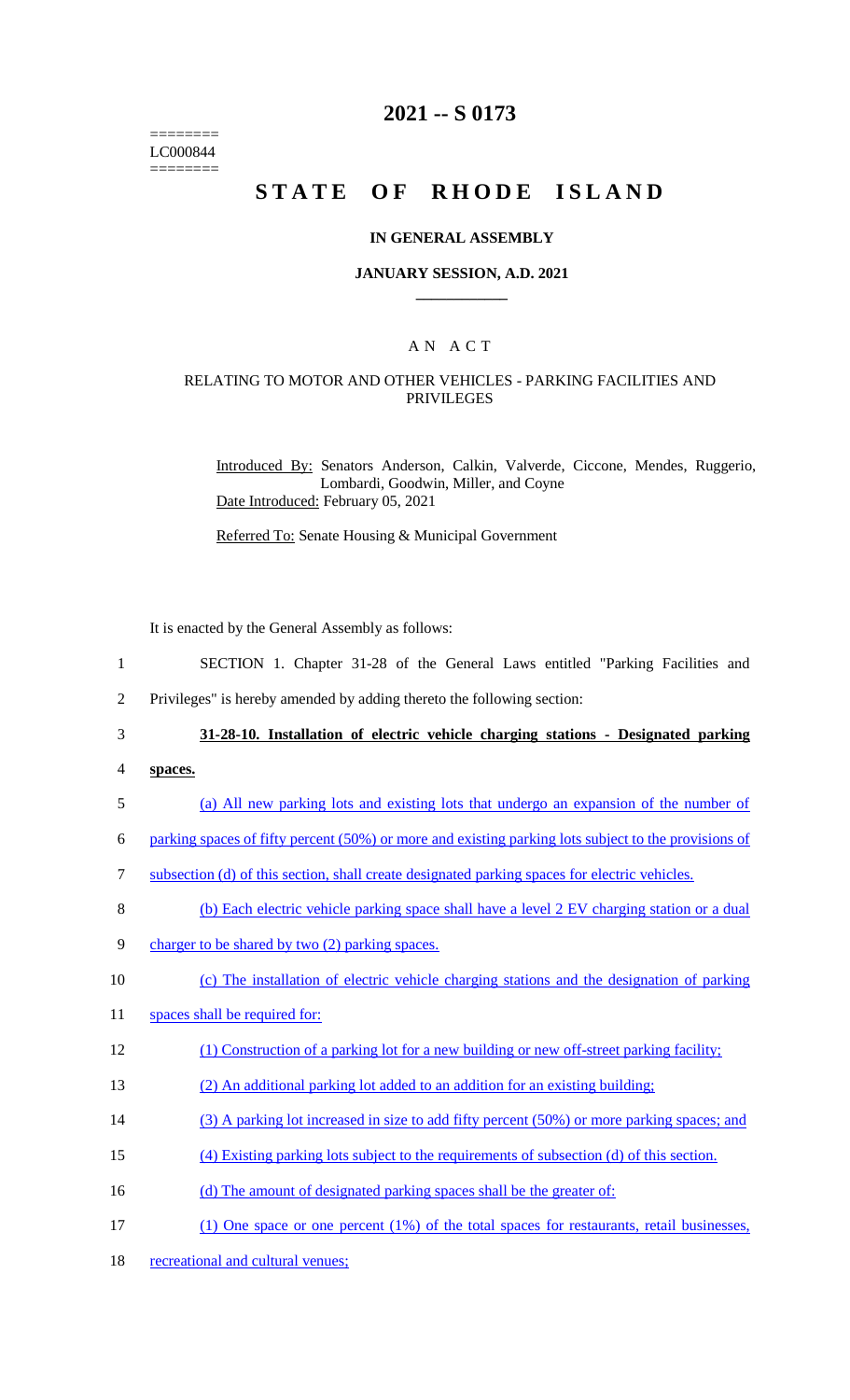| $\mathbf{1}$     | (2) One space or one percent (1%) of the total spaces for medical, industrial and municipal           |
|------------------|-------------------------------------------------------------------------------------------------------|
| $\overline{2}$   | facilities;                                                                                           |
| 3                | $(3)$ One space or three percent $(3%)$ of the total spaces for all commercial lodging facilities,    |
| $\overline{4}$   | including, but not limited to, hotels and motels; and                                                 |
| 5                | $(4)$ One space or five percent $(5%)$ of the total spaces for multi-household residential            |
| 6                | facilities.                                                                                           |
| $\boldsymbol{7}$ | (e) Existing parking lots shall comply with the provisions of this section on or before               |
| 8                | December 31, 2022.                                                                                    |
| 9                | (f) A person who parks a non-electric vehicle in a space designated for persons with electric         |
| 10               | vehicles shall be fined:                                                                              |
| 11               | $(1)$ One hundred dollars $(\$100)$ for a first violation;                                            |
| 12               | (2) One hundred seventy-five dollars (\$175) for a second violation; and                              |
| 13               | (3) Three hundred twenty-five dollars (\$325) for a third or subsequent violation. The                |
| 14               | vehicle may be subject to towing at the owner's expense.                                              |
| 15               | $(g)$ Enforcement of the parking provisions of this section shall be enforced by the local or         |
| 16               | state authorities on public or private property when the location of the parking spaces is within the |
| 17               | purview of the state building code, chapter 27.3 of title 23.                                         |
| 18               | (h) The owner of any facility or business which fails to comply with the provisions of this           |
| 19               | section shall be subject to a civil penalty in the amount of ten thousand dollars (\$10,000).         |
| 20               | SECTION 2. This act shall take effect on July 1, 2021.                                                |

======== LC000844 ========